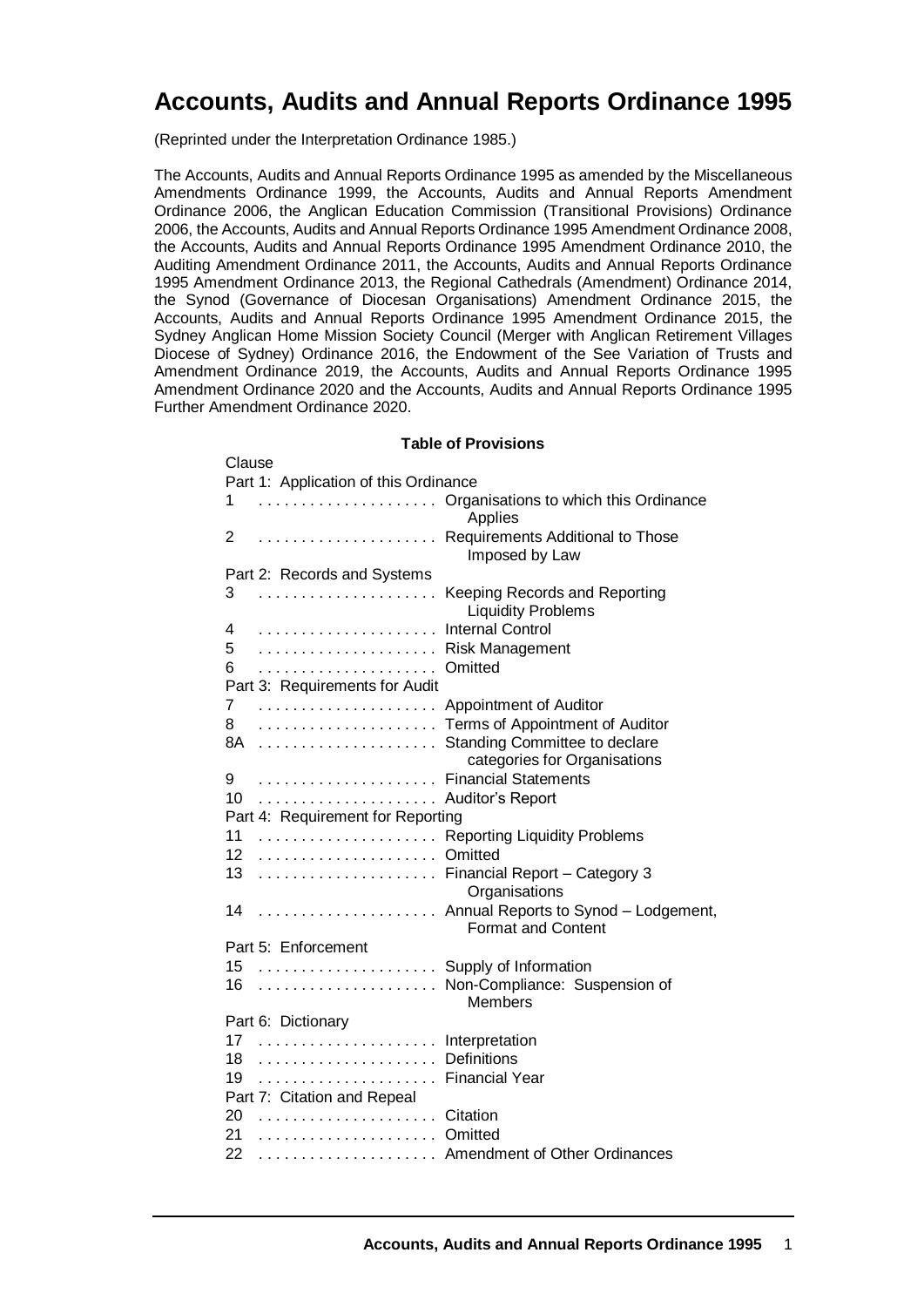#### ++++++++++++

# **Long Title**

An Ordinance to lay down accounting and annual reporting requirements for Organisations of the Diocese of Sydney and for related matters.

The Synod of the Diocese of Sydney Ordains as follows.

## Part 1: Application of this Ordinance

## **1. Organisations to which this Ordinance Applies**

This Ordinance applies to –

- (a) Organisations that have been declared by the Standing Committee under this Ordinance as Category 1, Category 2 or Category 3 Organisations and;
- (b) all Organisations set up by or under ordinances or resolutions of the Synod or the Standing Committee to manage church trust property after the date on which the Accounts, Audits and Annual Reports Ordinance 1995 Amendment Ordinance 2013 commences.

## **2. Requirements Additional to Those Imposed by Law**

The requirements of this Ordinance are in addition to those imposed by any law or statute.

## Part 2: Records and Systems

## **3. Keeping Records and Reporting Liquidity Problems**

Each Organisation must –

- (a) maintain records to correctly record and explain the transactions and financial position of the Organisation;
- (b) maintain the records in a manner which will enable true and fair accounts to be prepared from time to time and to be audited in accordance with this ordinance;
- (c) maintain the records for at least 7 years after the Financial Year to which they relate; and
- (d) maintain satisfactory systems of Internal Control and Risk Management.

## **4. Internal Control**

The system of Internal Control maintained by an Organisation must include –

- (a) policies for fulfilling its charter and complying with lawful requirements;
- (b) sound practices for efficient, effective and economical management;
- (c) procedures for the control of assets, liabilities, income and expenditure, and compliance with accepted accounting standards;
- (d) segregation of functional responsibilities; and
- (e) procedures to review the adequacy of and compliance with the system of Internal Control.

## **5. Risk Management**

The system of Risk Management maintained by an Organisation must include –

- (a) procedures to identify and assess key risks to the Organisation;
- (b) policies and procedures to manage the key risks;
- (c) procedures to report to the members of the Organisation significant breaches of the law and the policies of the Organisation; and
- (d) procedures for the annual review of the key risks.
- **6.** . . . . .

Part 3: Requirements for Audit

# **7. Appointment of Auditor**

Each Category 2 and Category 3 Organisation must –

(a) appoint, as the auditor of the Organisation –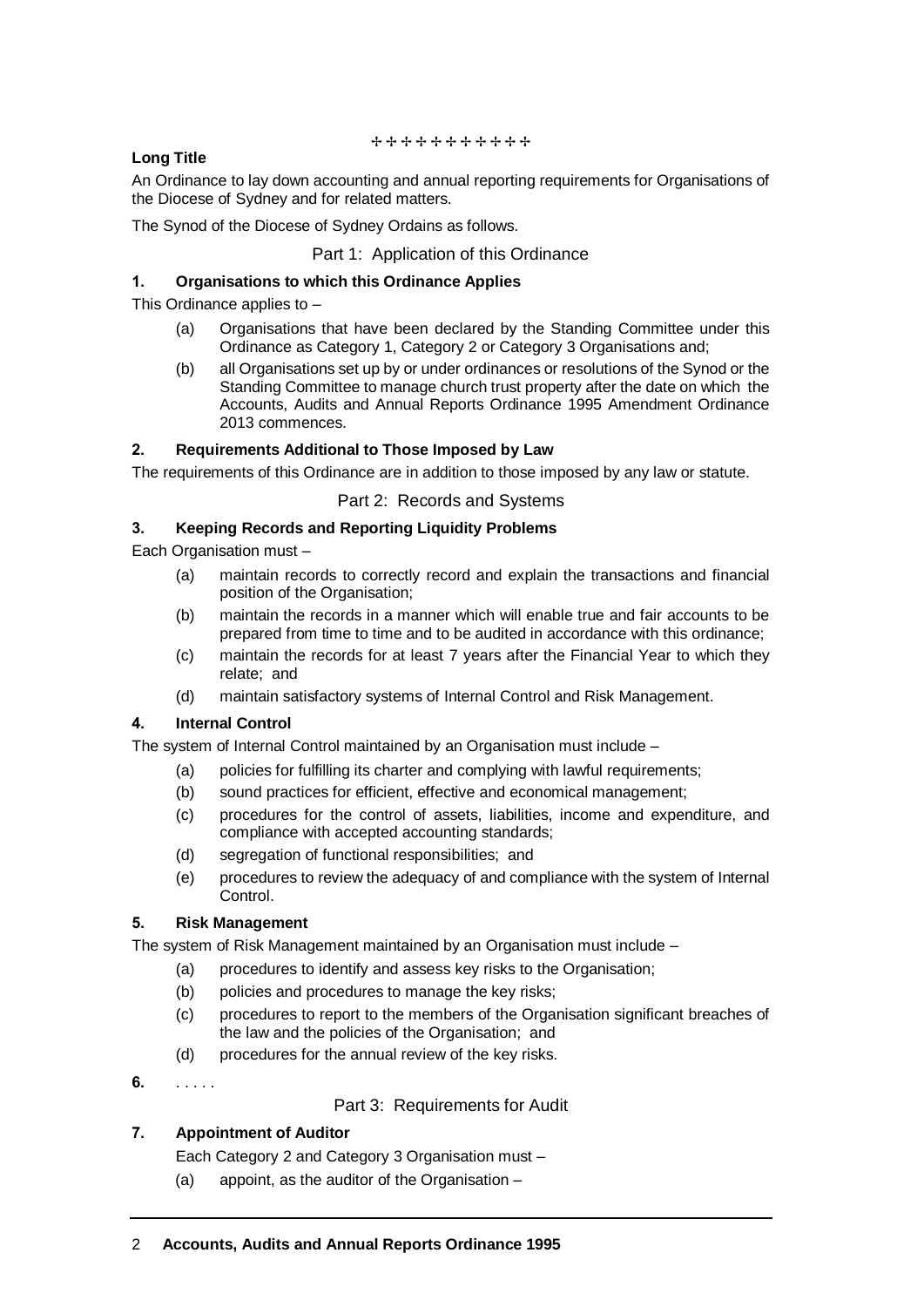- (i) a registered company auditor (within the meaning of the Corporations Act 2001), or
- (ii) a firm that consents to be appointed, or is appointed, as auditor and at least one member of which is a registered company auditor (within the meaning of that Act), or
- (iii) an authorised audit company (within the meaning of that Act), and
- (b) upon the resignation or retirement of the auditor, appoint another auditor; and
- (c) give the auditor a copy of this Ordinance.
- *Note: The persons who may be appointed as an auditor under clause 7(a) correspond to the persons who are authorised under section 60-30 of the Australian Charities and Notfor-profits Commission Act 2012 to undertake an audit or review of financial reports prepared for the purposes of that Act.*

# **8. Terms of Appointment of Auditor**

The terms of appointment of an auditor must include the requirements in clause 10(1) and an obligation to promptly notify the Secretary of the Standing Committee –

- (a) of deficiencies in any matter (including deficiencies in Internal Control or in the communication of information to members of the Organisation) if the auditor qualifies the auditor's report because of the deficiency; and
- (b) if the auditor has not signed a report on the financial statements within 6 months after the balance date of the Organisation.

## **8A. Standing Committee to declare categories for Organisations**

(1) The Standing Committee may declare from time to time by resolution that an Organisation is a Category 1 Organisation, a Category 2 Organisation or Category 3 Organisation for the purposes of this Ordinance.

(2) The Diocesan Secretary is to maintain and publish a register which records the categorisation of Organisations pursuant to declarations made under this clause.

#### **9. Financial Statements**

(1) Each Category 1 Organisation must as soon as possible after the end of a Financial Year prepare –

- (a) financial statements for the Organisation containing a statement of income and expenditure for the Financial Year and a balance sheet as at the end of the Financial Year, and
- (b) a members' declaration confirming
	- (i) that appropriate accounting records and systems of internal control and risk management have been maintained,
	- (ii) that the financial statements give a fairly presented view of the Organisation's financial position as at the end of the year and of its performance for the year,
	- (iii) there are reasonable grounds to believe the Organisation will be able to pay its debts as and when they become due and payable, and
	- (iv) whether any audit or other assurance procedures were undertaken in relation to the finances of the Organisation for the Financial Year and, if so, the nature and outcome of those procedures.

(2) Each Category 2 and Category 3 Organisation must as soon as possible after the end of a Financial Year prepare financial statements for the Organisation for the Financial Year in accordance with the Accounting Standards and present such statements to the auditor.

*Note: Under the Accounting Standards, each Category 2 or Category 3 must determine whether it is a reporting entity required to produce general purpose financial reports (GPFR), or a non-reporting entity that can produce special purpose financial reports (SPFR). Generally the existence of users who are dependent on GPFR for making and evaluating resource allocation decisions will mean the organisation is a reporting entity. In certain circumstances it may be appropriate for a reporting entity preparing GPFR to apply the reduced disclosure requirement version of the Accounting Standards. A non-*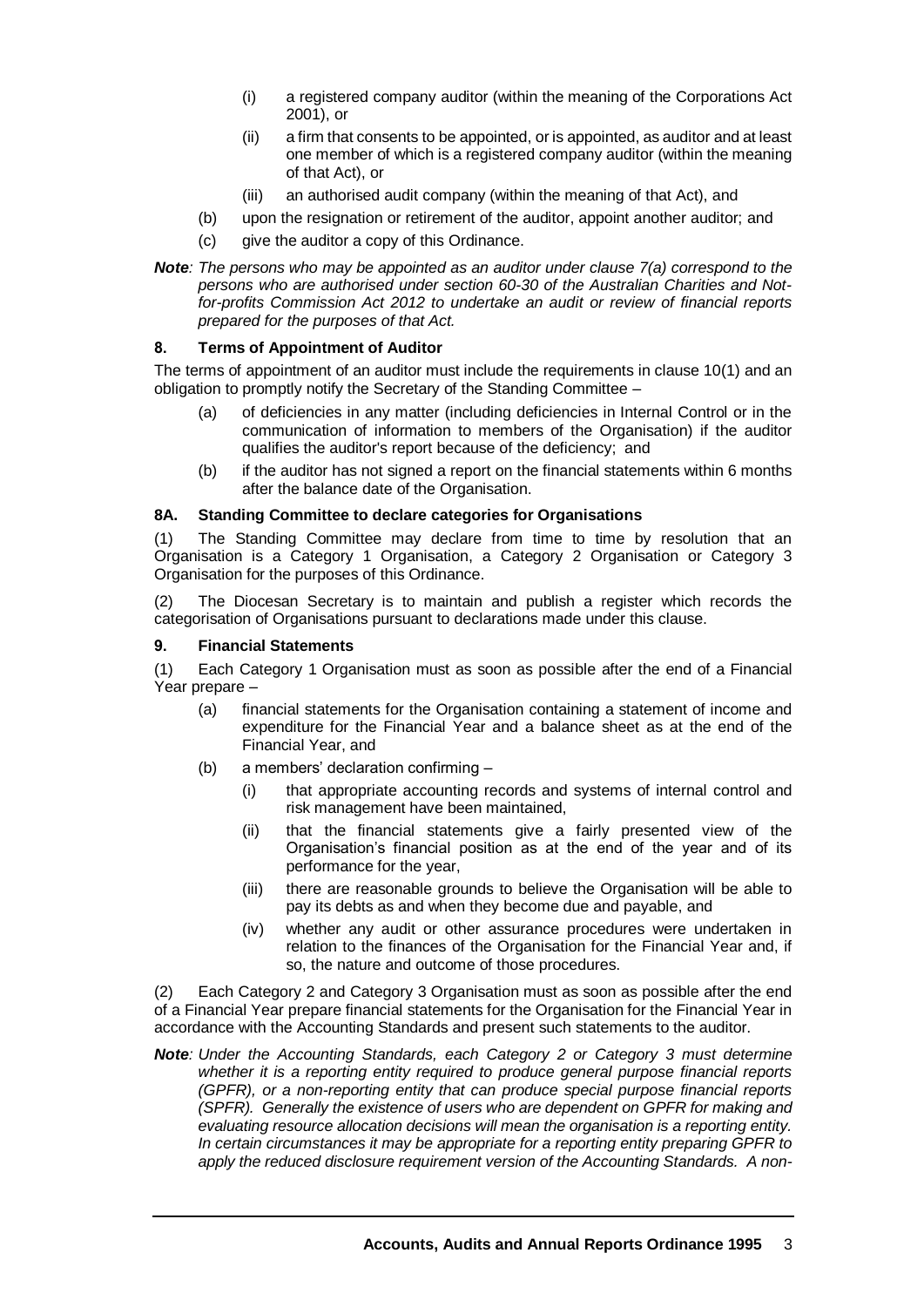*reporting entity can prepare SPFR which only comply with certain selected Accounting Standards.*

## **10. Auditor's Report**

(1) Subject to subclause (2), the auditor must undertake an Audit and report to the members of the Organisation on the financial statements referred to in clause  $9(2)$  giving an opinion on –

- (a) whether the documents are properly drawn up so as to give a true and fair view of the affairs of the Organisation;
- (b) whether the accounting records and registers have been kept in accordance with this ordinance; and
- (c) if the auditor is not satisfied, the reasons for not being satisfied.

(2) A Category 2 Organisation may determine that an Audit is unnecessary and, if so, may instead arrange for the auditor to undertake a Review of the financial statements referred to in clause 9(2).

*Note: Under clause 3 of the Accounts, Audits and Annual Reports Ordinance 1995 Amendment Ordinance 2013, an annual financial report and a corresponding auditor's or reviewer's report given to the Australian Charities and Not-for-profits Commission by an Organisation for a Financial Year may, in certain circumstances, be treated as the financial statements and auditor's report of the Organisation for the purposes of clause 9 and 10 of this Ordinance.*

# Part 4: Requirements for Reporting

# **11. Reporting Liquidity Problems**

Each Organisation must notify the Secretary of the Standing Committee immediately when circumstances arise that may affect the ability of the Organisation to pay its debts as and when they fall due.

## **12.** . . . . .

# **13. Financial Report – Category 3 Organisations**

Within 3 months after the end of a Financial Year, and within 3 months after the end of a Half Year, each Category 3 Organisation must submit to the Standing Committee a report containing internal management financial information produced for the Organisation which includes –

- (a) a statement of income and expenditure, showing actual and budget year-to-date, together with a brief explanation of any significant variances between actual and budget; and
- (b) a balance sheet showing current and end of last financial year balances, and, if produced, a comparison to budget; and
- (c) if produced, cash flow statements and key performance ratios; and
- (d) a statement confirming compliance with the key borrowing covenants in relation to any borrowings of the Organisation.

## **14. Annual Reports to Synod – Lodgement, Format and Content**

Within 6 months after the end of a Financial Year, each Organisation must submit to the Standing Committee for tabling at the next ordinary session of the Synod a report on that Financial Year signed by 2 duly authorised members of the Organisation which contains –

- $(a)$
- (b) the financial statements referred to in clause 9 and, if applicable, the auditor's report referred to in clause 10;
- (c) a charities group status report stating
	- (i) the legal name and Australian Business Number for the entity comprising the Organisation and any other entity under the Organisation's control;
	- (ii) whether each entity referred to in (i) is registered as a charity with the Australian Charities and Not-for-profits Commission; and
	- (iii) whether an annual information statement and, if applicable, an annual financial report and auditor's or reviewer's report for the Financial Year which comply with the requirements of the *Australian Charities and Not-*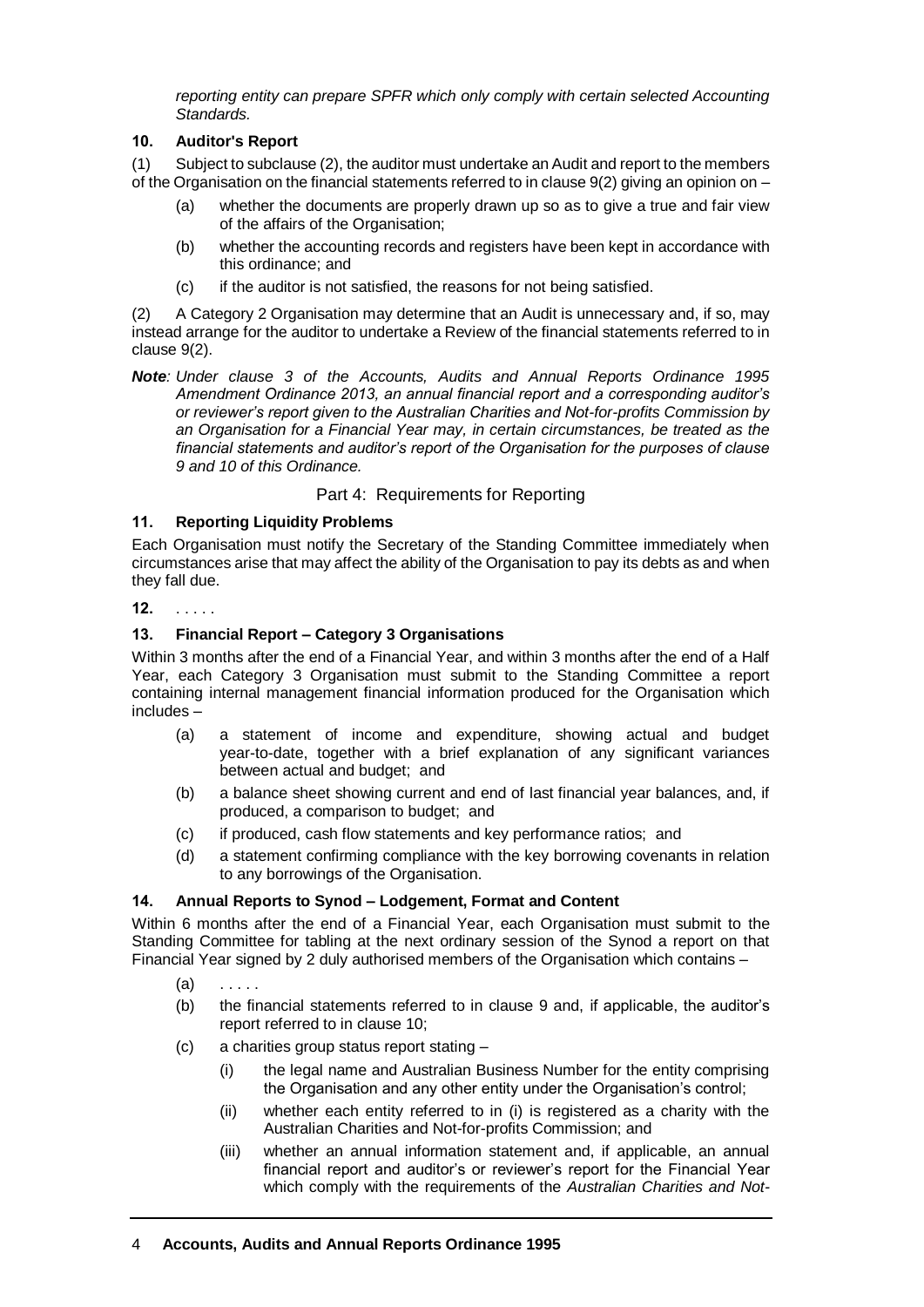*for-profits Commission Act 2012* have been given to the Australian Charities and Not-for-profits Commission for each entity referred to in (i);

*Note: The term "control" in paragraph (c)(i) is to be understood by reference to the Accounting Standards.*

- (d) information, as appropriate, along the following lines
	- (i) Access the postal and email address and telephone number of the principal office of the Organisation;
	- (ii) Members the names of the members, the method and term of appointment of those members, their attendance at meetings, and the names of any significant committees;
	- (iii) Charter a statement of the purposes/objectives for which the Organisation was established, stating its ordinance or other constituting documents and the sections of the church or the community served;
	- (iv) Activities a narrative summary of the major activities for the Financial Year and the range of services provided and a statement explaining how those activities achieved the objectives/purposes for which the Organisation was established; and
	- (v) Financial Results a short summary of the results for the Financial Year comparing actual results to the budget, and the budget for the current Financial Year, with an explanation of any significant variances;
- (e) if the report is being submitted for tabling at the first ordinary session of a Synod, a statement which –
	- (i) assesses the extent to which the Organisation's governance arrangements conform with the standards and guidelines in the Governance Policy for Diocesan Organisations passed by the Synod on 20 October 2014 as amended from time to time, and
	- (ii) explains any areas of non-conformity,
- (f) if the constituting ordinance of the Organisation requires its members to sign a statement acknowledging their duties and responsibilities, the terms and form of this statement is to be included.
- $(g)$  . . . . .

## Part 5: Enforcement

#### **15. Supply of Information**

The Standing Committee may require an Organisation to furnish additional information on its affairs.

## **16. Non-Compliance: Suspension of Members**

(1) If an Organisation does not comply with any provision of this ordinance, including a requirement under clause 15, the Standing Committee may authorise the sending of a notice to the members of the Organisation calling upon them to comply within 14 days after the date of the notice.

(2) The notice need not be sent to all members but must be sent to a majority of the members for the time being.

(3) If an Organisation does not comply with a provision of this Ordinance following the sending of a notice under subclause (1), the Standing Committee, thereafter, may suspend all or any of the members of the Organisation and appoint a person or persons to act in their place.

Part 6: Dictionary

## **17. Interpretation**

(1) The Interpretation Ordinance 1985 applies to this Ordinance. The headings in this Ordinance have been inserted for convenience only and do not affect the interpretation of this Ordinance.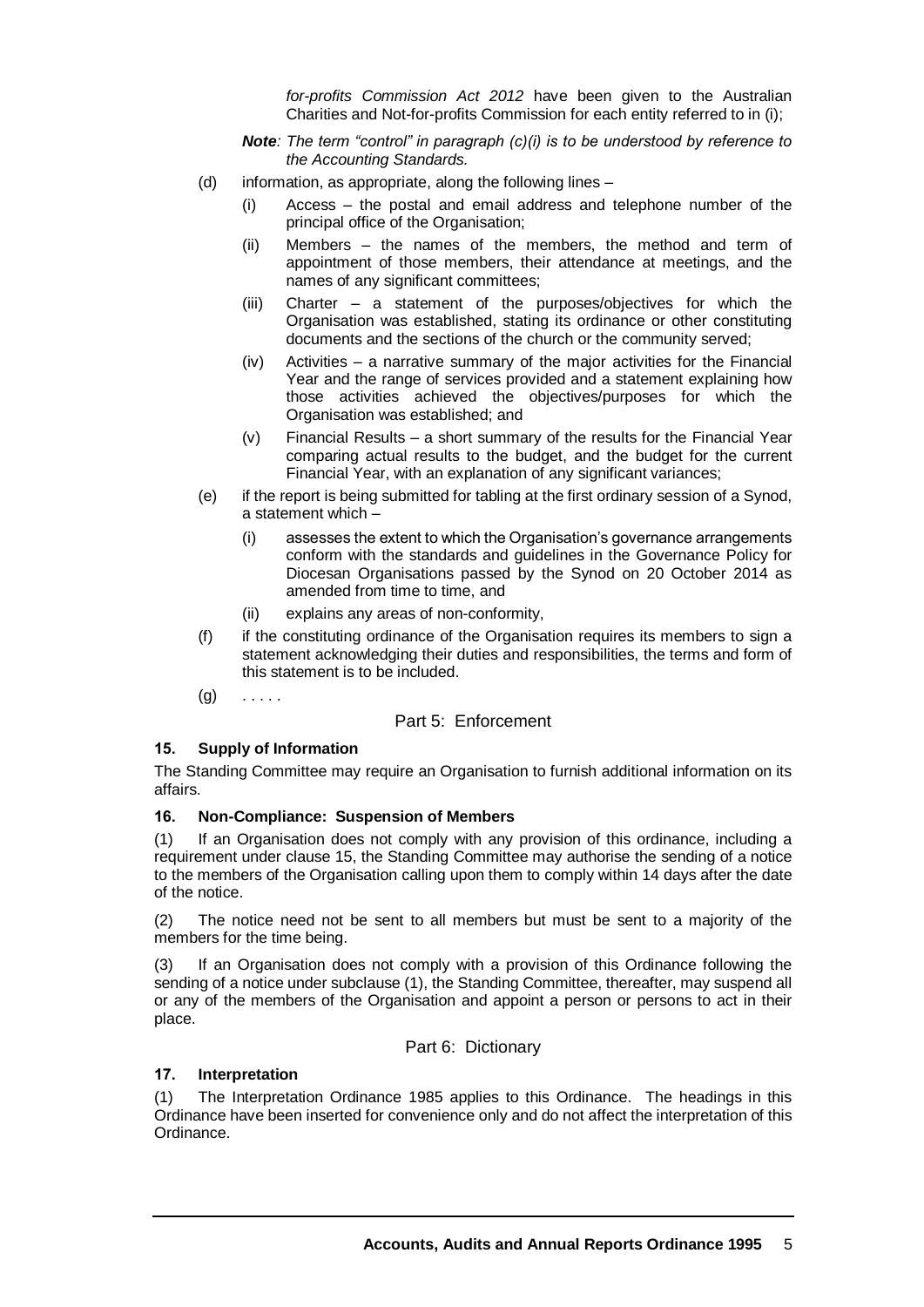(2) Notes in this Ordinance are for explanatory purposes only and do not form part of this Ordinance. The Diocesan Secretary is authorised to update the notes when reprinting this Ordinance under clause 8 of the Interpretation Ordinance 1985.

# **18. Definitions**

In this ordinance, unless the context otherwise requires –

"Accounting Standards" has the same meaning as in the *Corporations Act 2001*.

*Note: The Corporations Act 2001 defines accounting standards to mean the accounting standards made by the Australian Accounting Standards Board pursuant to section 334 of that Act.* 

"Audit" means an audit conducted in accordance with the Accounting Standards.

"Corporation" means a body corporate regulated under an ordinance of the Synod or its Standing Committee.

"Financial Year" means, subject to clause 19, the year commencing on 1 January.

"Half Year" means the period ending 6 months after the commencement of the Financial Year.

"Internal Control" means the whole system of controls, financial or otherwise established by an Organisation in order –

- (a) to carry on the business and affairs of the Organisation in an efficient and orderly manner;
- (b) to ensure adherence to management policies of the Organisation;
- (c) to safeguard the assets of the Organisation; and
- (d) to secure, so far as is possible, the accuracy and reliability of the records of the Organisation.

"Organisation" means a body set up by the Synod or its Standing Committee to manage church trust property, whether constituted by an ordinance or a resolution, and includes a Corporation.

'"Review" means a review conducted in accordance with the Accounting Standards.

"Risk Management" means the whole system of identifying, assessing, managing and reviewing risks to an Organisation.

## **19. Financial Year**

(1) The Standing Committee may, by resolution, specify a period or periods (whether of 12 months' duration or otherwise) to be the Financial Year for the purposes of this ordinance in relation to the Organisation or any part of the Organisation.

(2) If the Standing Committee so specifies, it may also, by resolution, specify the date by which reports in relation to the Financial Year or Half Year specified are to be lodged under clause 13.

Part 7: Citation and Repeal

## **20. Citation**

This Ordinance may be cited as the "Accounts, Audits and Annual Reports Ordinance 1995".

**21.** . . . . .

## **22. Amendment of Other Ordinances**

Where another ordinance is inconsistent with this Ordinance, on the reprinting of that ordinance the Diocesan Secretary is authorised to make amendments to remove the inconsistency.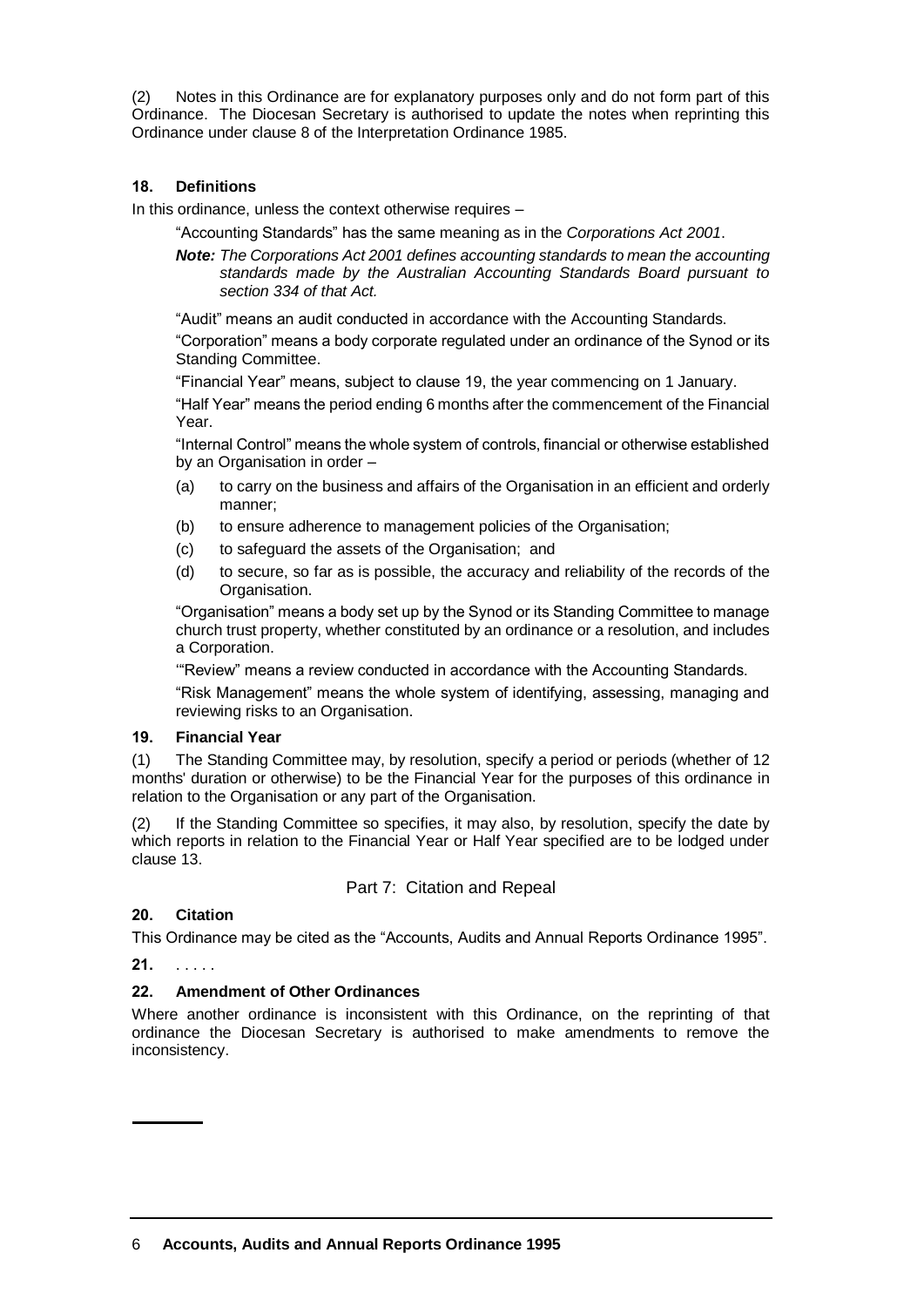#### **Notes**

- 1. On 13 April 2006 the Finance Committee confirmed that, pursuant to clauses 18(1) and (2) (subsequently renumbered as clauses 19(1) and (2)), Anglican Retirement Villages: Diocese of Sydney had been granted a substituted Financial Year of 30 June, and a date to lodge reports of 3 months after the substituted Financial Year, namely 30 September.
- 2. On 15 February 2007 the Finance Committee confirmed that, pursuant to clauses 18(1) and (2) (subsequently renumbered as clauses 19(1) and (2)), the Sydney Anglican Home Mission Society had been granted a substituted Financial Year of 30 June, and a date to lodge reports of 3 months after the substituted Financial Year, namely 30 September.
- 3. On 16 August 2012 the Finance Committee confirmed that, pursuant to clauses 18(1) and (2) (subsequently renumbered as clauses 19(1) and (2)), the Archbishop of Sydney's Anglican Aid had been granted a substituted Financial Year of 30 June, and a date to lodge reports of 3 months after the substituted Financial Year, namely 30 September.
- 4. The amendments made by Ordinance No 52, 2013 apply to the financial years commencing on or after 1 January 2014.
- 5. On 23 March 2020 Standing Committee
	- (a) delegated power to the Finance Committee to make declarations with respect to the categorisation of Organisations pursuant to clause 8A(1) of the *Accounts, Audits and Annual Reports Ordinance 1995,*
	- (b) declared pursuant to clause 8A(1) of the *Accounts, Audits and Annual Reports Ordinance 1995* that for the Financial Year commencing 1 January 2019 the Anglican Church Growth Corporation (ACGC) is a Category 1 Organisation for the purposes of that ordinance.
	- (c) resolved pursuant to clause 8A(1) of the *Accounts, Audits and Annual Reports Ordinance 1995* to declare the categorisation of each Organisation with effect from the Financial Year commencing 1 January 2020.
- 6. The categorisations of Organisations under this Ordinance are set out in a separate [register](https://www.sds.asn.au/accounts-audits-and-annual-reports-ordinance-1995-category-organisations-register) maintained and published by the Diocesan Secretary (clause 8A(2)).

#### **Table of Amendments**

| Long Title | Amended by Ordinance No 15, 2008.                                                                                                                                                    |
|------------|--------------------------------------------------------------------------------------------------------------------------------------------------------------------------------------|
| Clause 1   | Amended by Ordinances Nos 15, 2008; 52, 2013 and 13, 2020.                                                                                                                           |
| Clause 3   | Original clause deleted by Ordinance No 15, 2008. Renumbered by<br>Ordinance No 15, 2008 and amended by Ordinance No 52, 2013.                                                       |
| Clause 4   | Renumbered by Ordinance No 15, 2008.                                                                                                                                                 |
| Clause 5   | Inserted by Ordinance No 15, 2008.                                                                                                                                                   |
| Clause 6   | Amended by Ordinance No 46, 2015.                                                                                                                                                    |
| Clause 7   | Amended by Ordinance No 15, 2008. Original clause omitted and new<br>clause inserted by Ordinance No 52, 2013. Amended by Ordinance no<br>13, 2020.                                  |
| Clause 8   | Amended by Ordinance No 52, 2013.                                                                                                                                                    |
| Clause 8A  | Inserted by Ordinance No 13, 2020.                                                                                                                                                   |
| Clause 9   | Amended by Ordinances Nos 15, 2008; and 21, 2010. Original clause<br>omitted and new clause inserted by Ordinance No 52, 2013 and<br>amended by Ordinances No 46, 2015 and 13, 2020. |
| Clause 10  | Amended by Ordinances Nos 21, 2010 and 32, 2011. Original clause<br>omitted and new clause inserted by Ordinance No 52, 2013. Amended<br>by Ordinance No 13, 2020.                   |